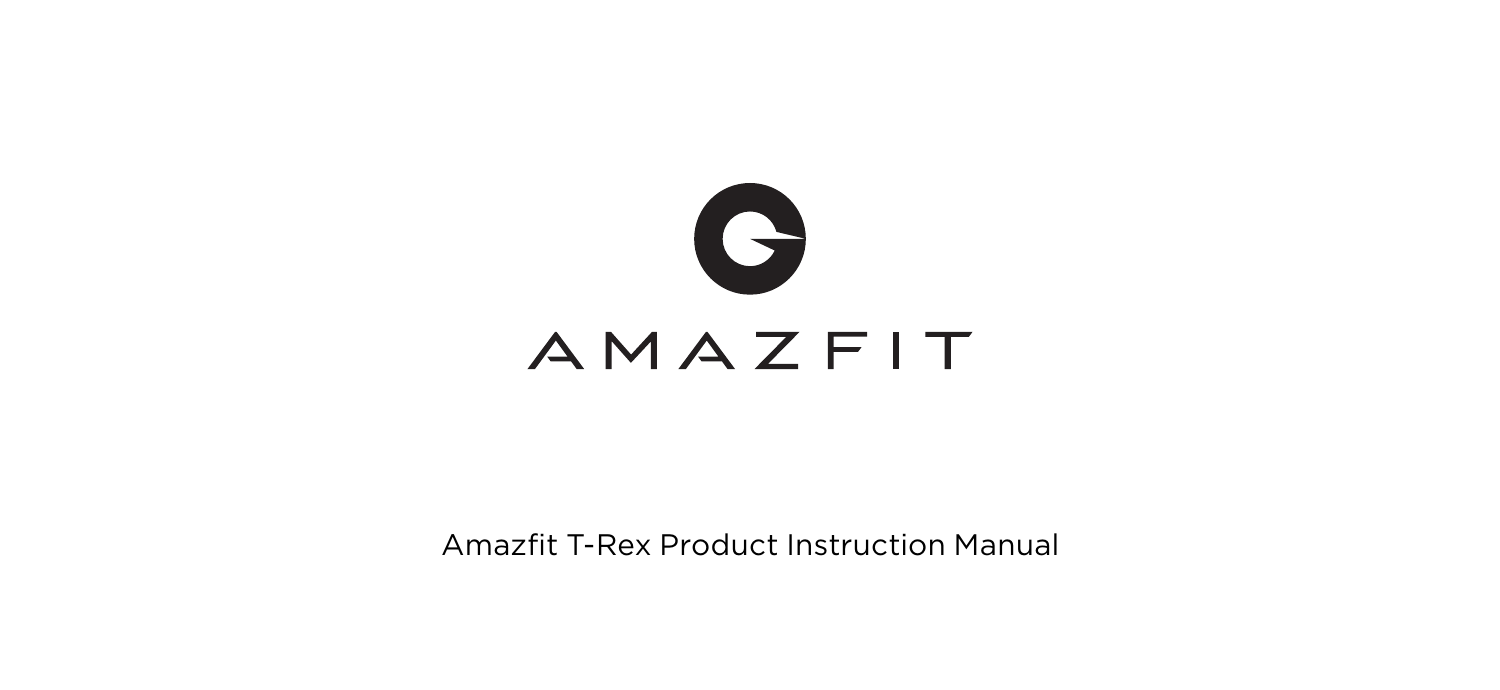## 01 Package Contents









1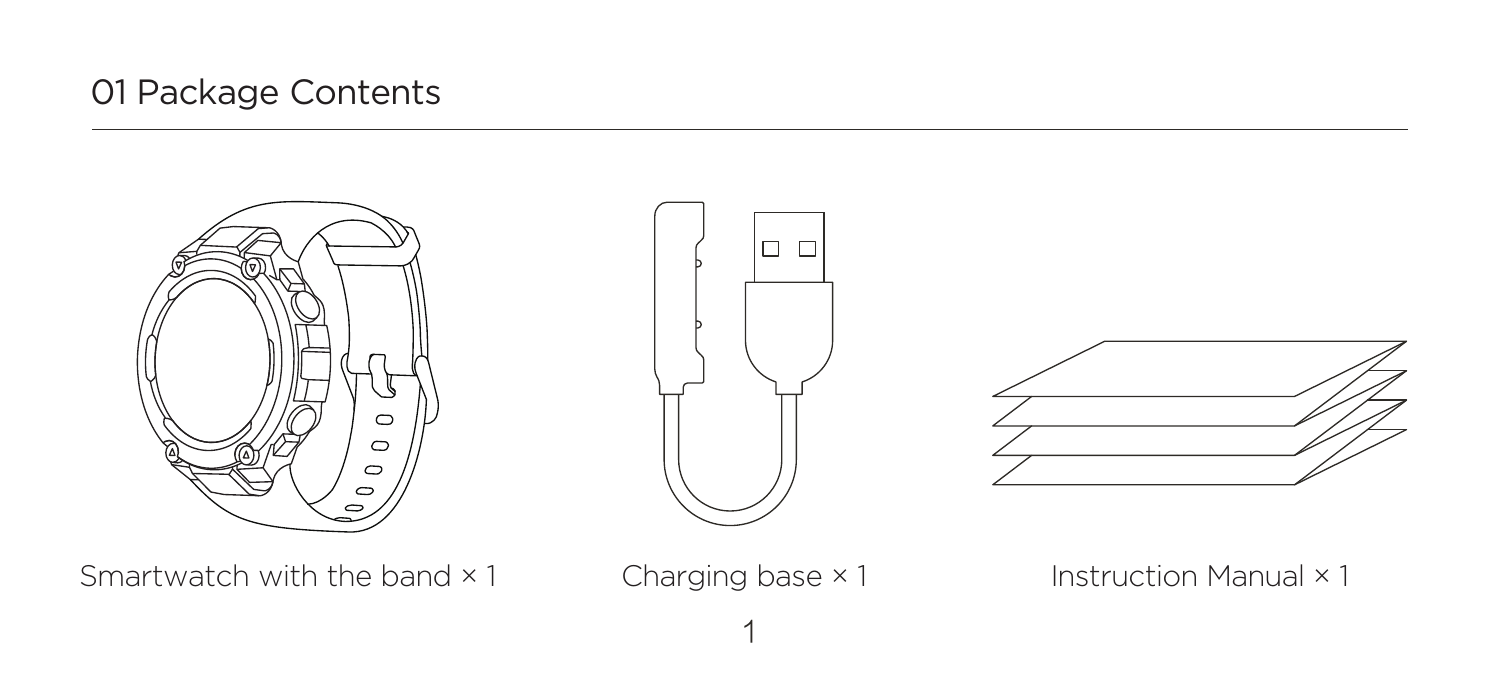Note: If the watch is powered off and doesn't turn on when you press and hold the power button, the battery may be running low. Please charge the watch and try again.

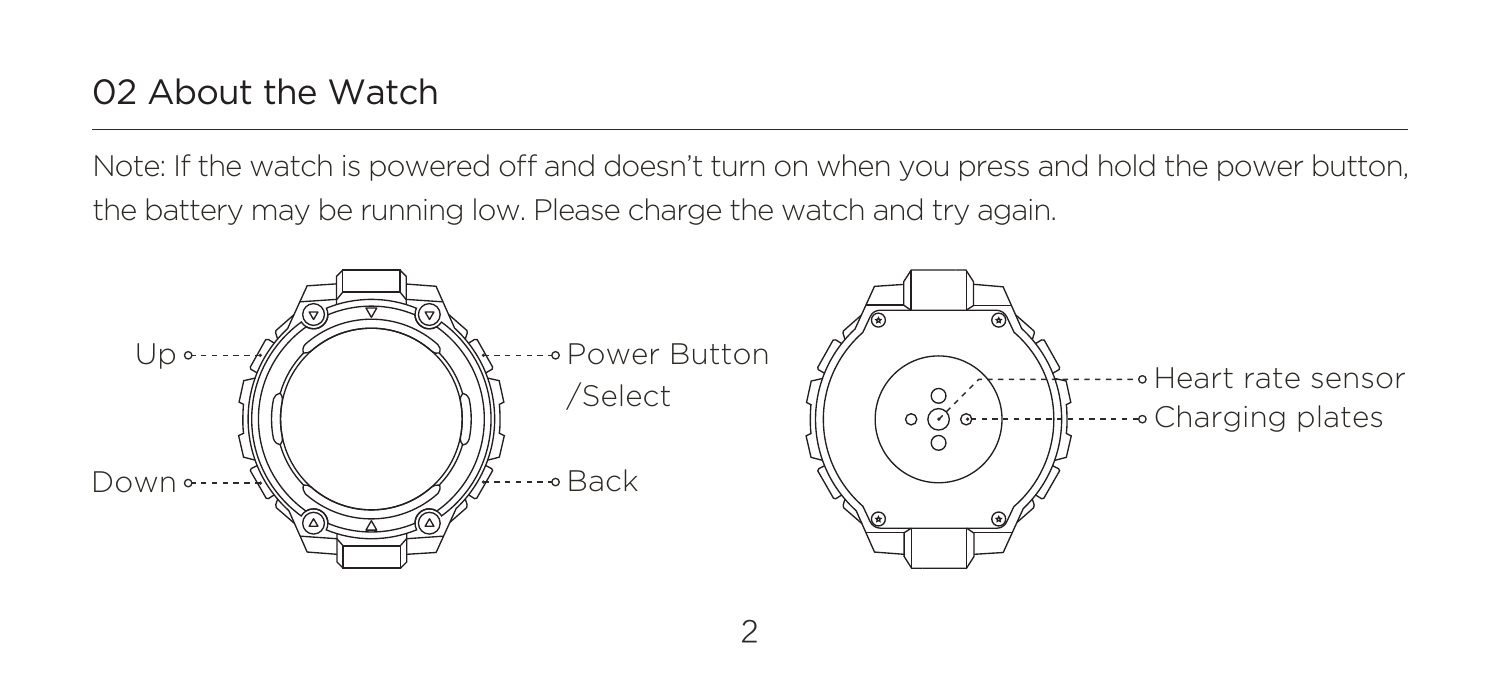The watch works with the Zepp App. The Zepp App helps you control your smartwatch and all its functions.

1. Press and hold the power button to turn the watch on.

2. Scan the QR code on the Instruction Manual with your mobile phone to download the Zepp App to your mobile phone. You can also download the latest version of the Zepp App from the Google Play Store or Apple App store.

Note:

- 1. For a better user experience, please use the most recent version of the Zepp App.
- 2. The operating system needs to be Android 5.0, iOS10.0, or above.

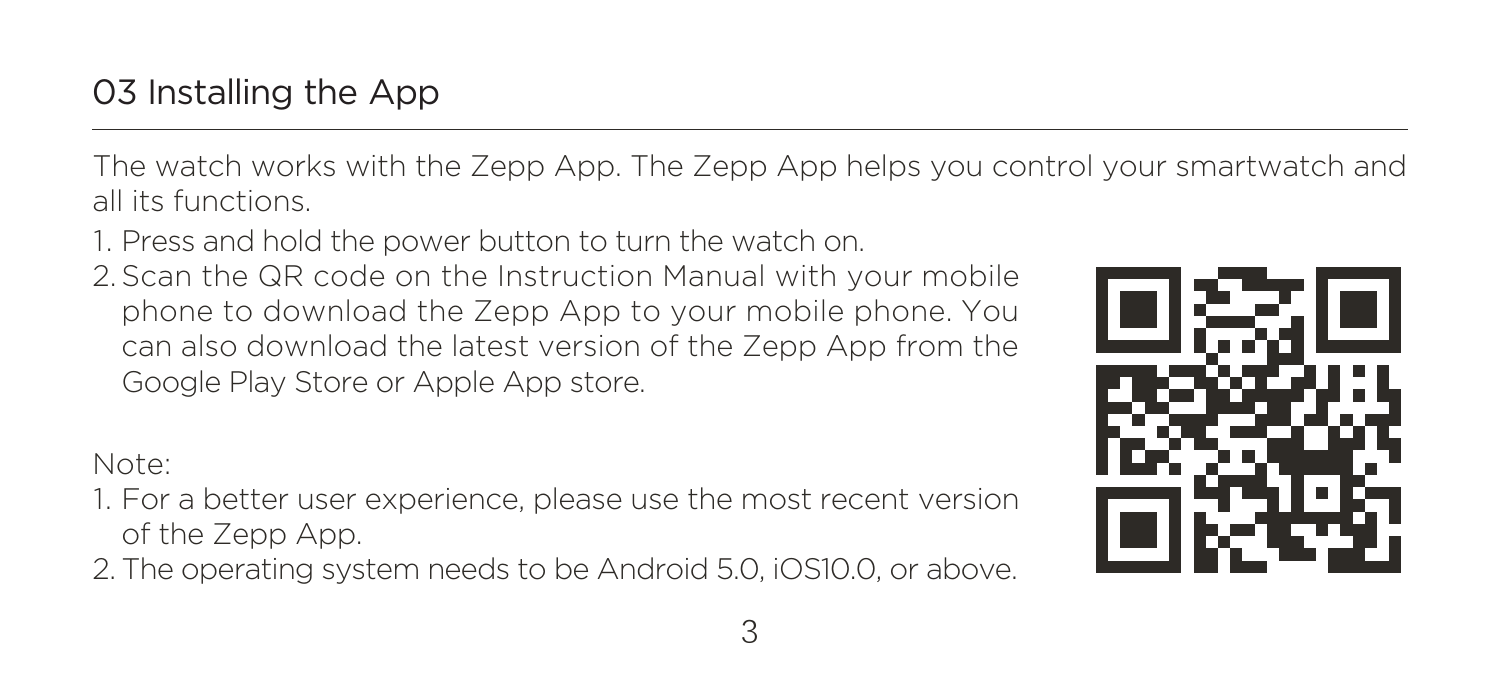- 1. Open the Zepp App on your mobile phone and create an account. Please login if you already have an account.
- 2. From the device list, select the watch you want to pair. Finish pairing by following the instructions on the app.
- 3. Once the pairing is done, the watch will display the correct time. You can set the other watch functions as needed.

Note:

Do not pair the watch directly using your mobile phone's Bluetooth. Follow the steps in the app to pair your watch correctly.

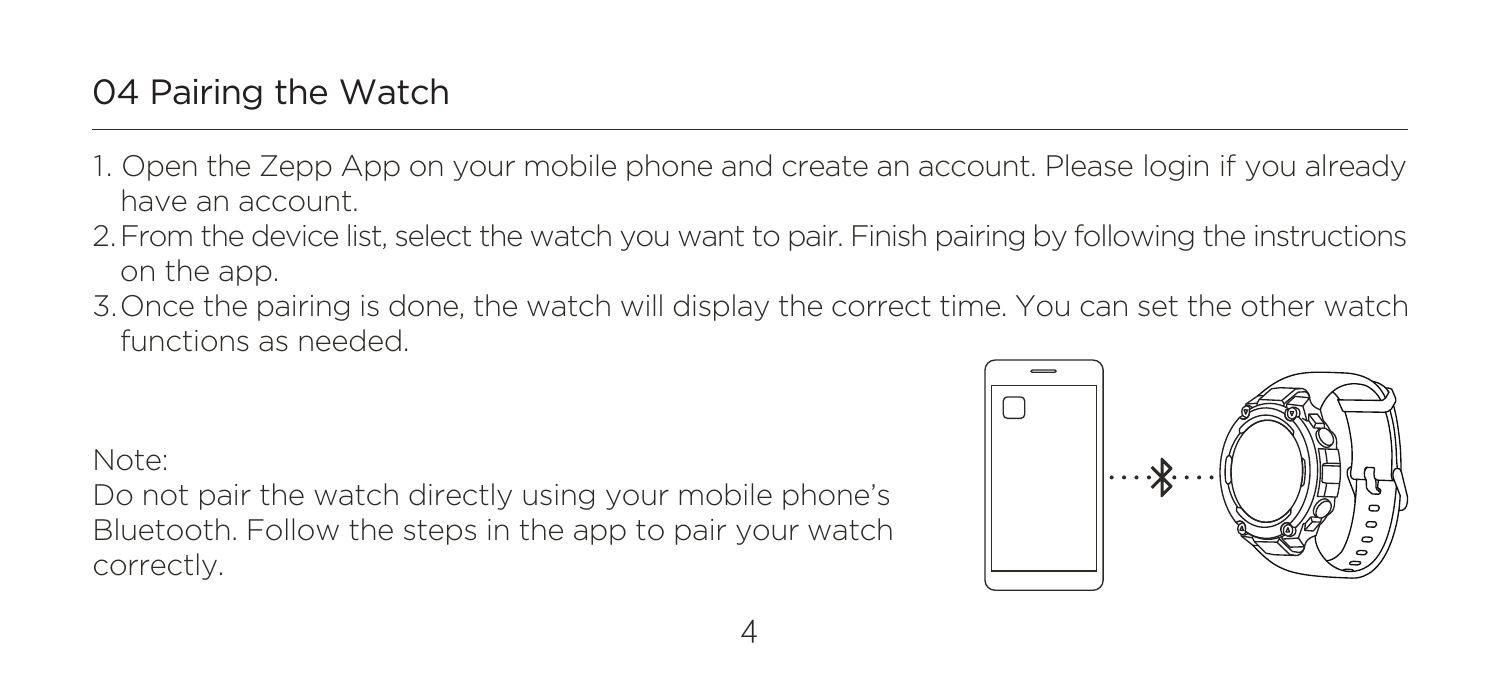Only use the original charger to charge your watch. The charging plates on the back of the watch should be aligned with those of the charger. Once the watch begins to charge, the charging indicator will appear on the screen.

Note: Only use the original charging base provided in the product package to charge your watch. Also make sure that the charging base is always kept dry.

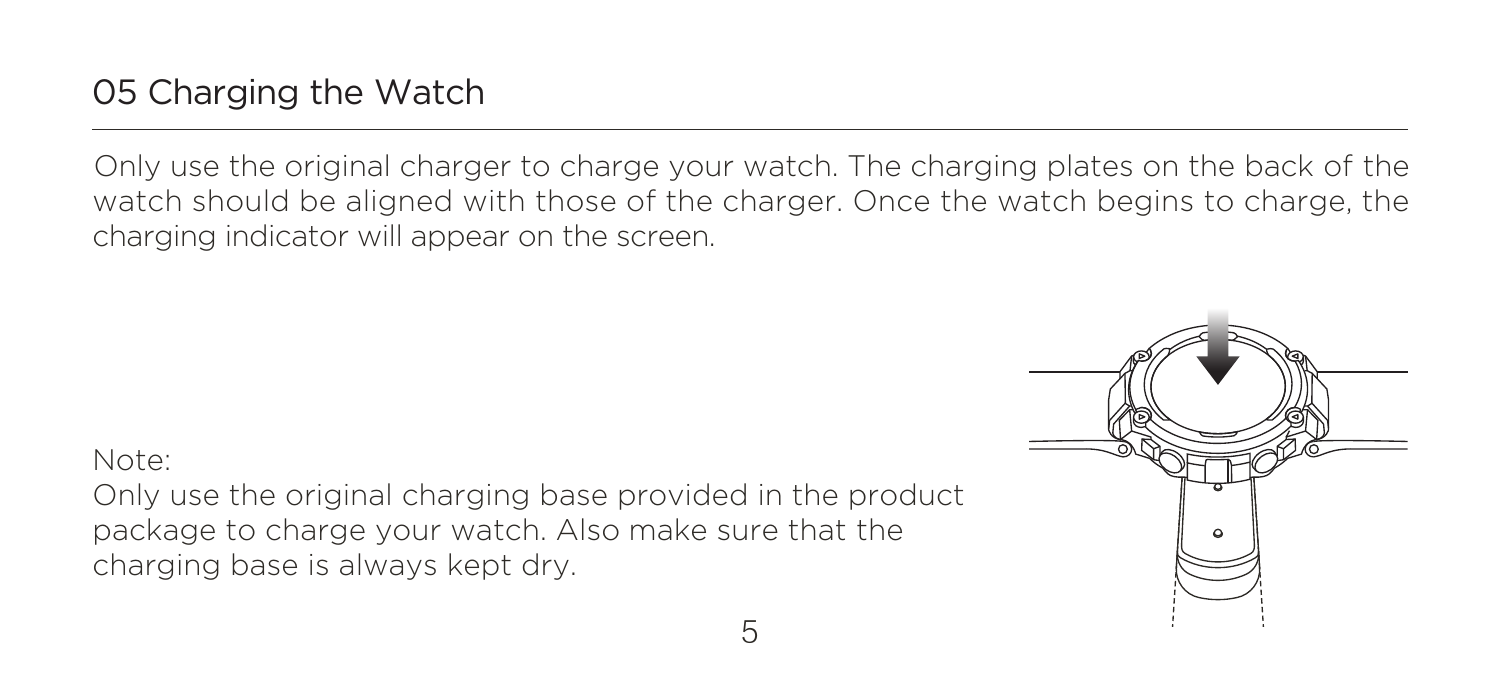This device complies with part 15 of the FCC Rules. Operation is subject to the following two conditions:

1. This device may not cause harmful interference, and

2.This device must accept any interference received, including the interference that may cause undesired operation.

FCC ID: 2AC8UA1919

Any changes or modifications that are not expressly approved by the party responsible for the compliance may void the user's authority to operate the device.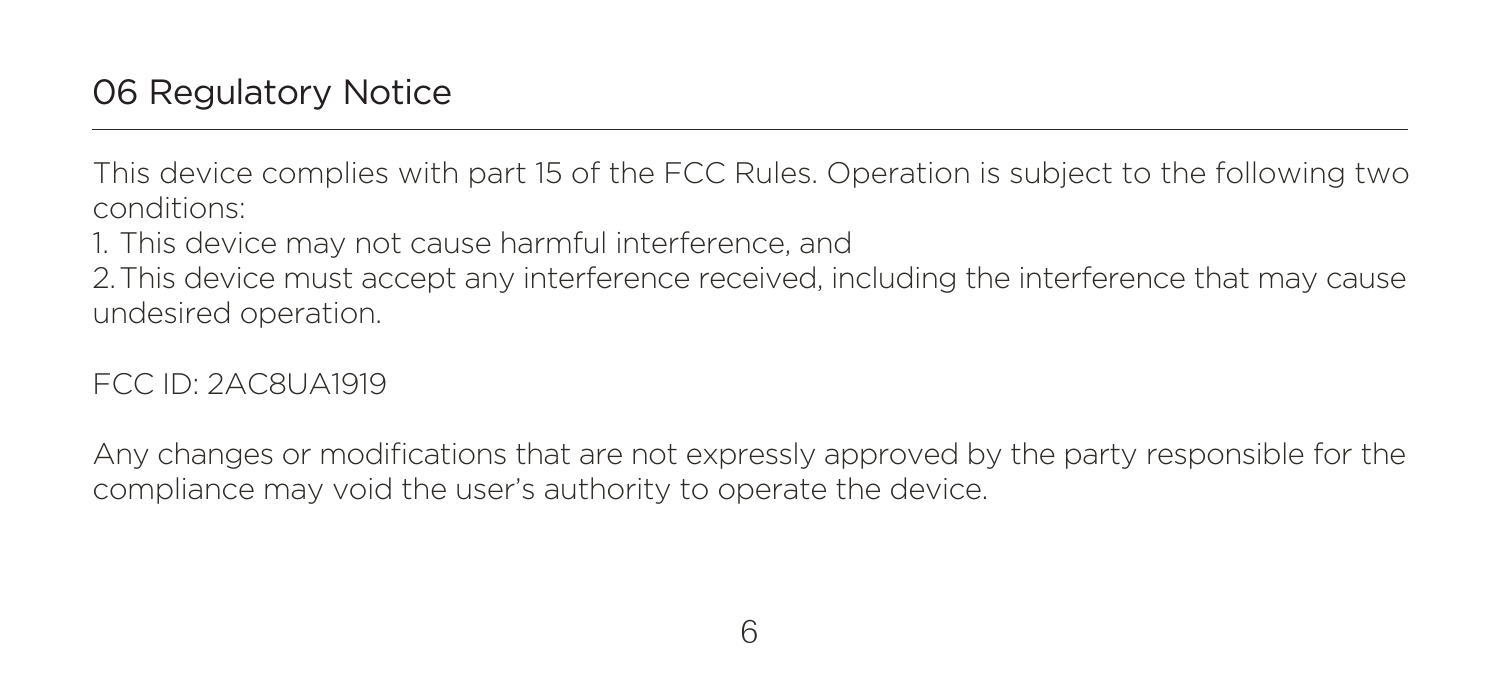Note: This device has been tested and found to comply with the limits for a Class B digital device, pursuant to Part 15 of the FCC Rules. These limits are designed to provide reasonable protection against harmful interferences in a residential installation. This device generates, uses, and may radiate radio frequency energy and, if not installed and used in accordance with the instructions, may cause harmful interference to radio communications. However, there is no guarantee that interference will not occur in a particular installation. If this product does cause harmful interference to radio or television reception, which can be determined by turning the device off and on, the user is encouraged to try to correct the interference by one or more of the following measures: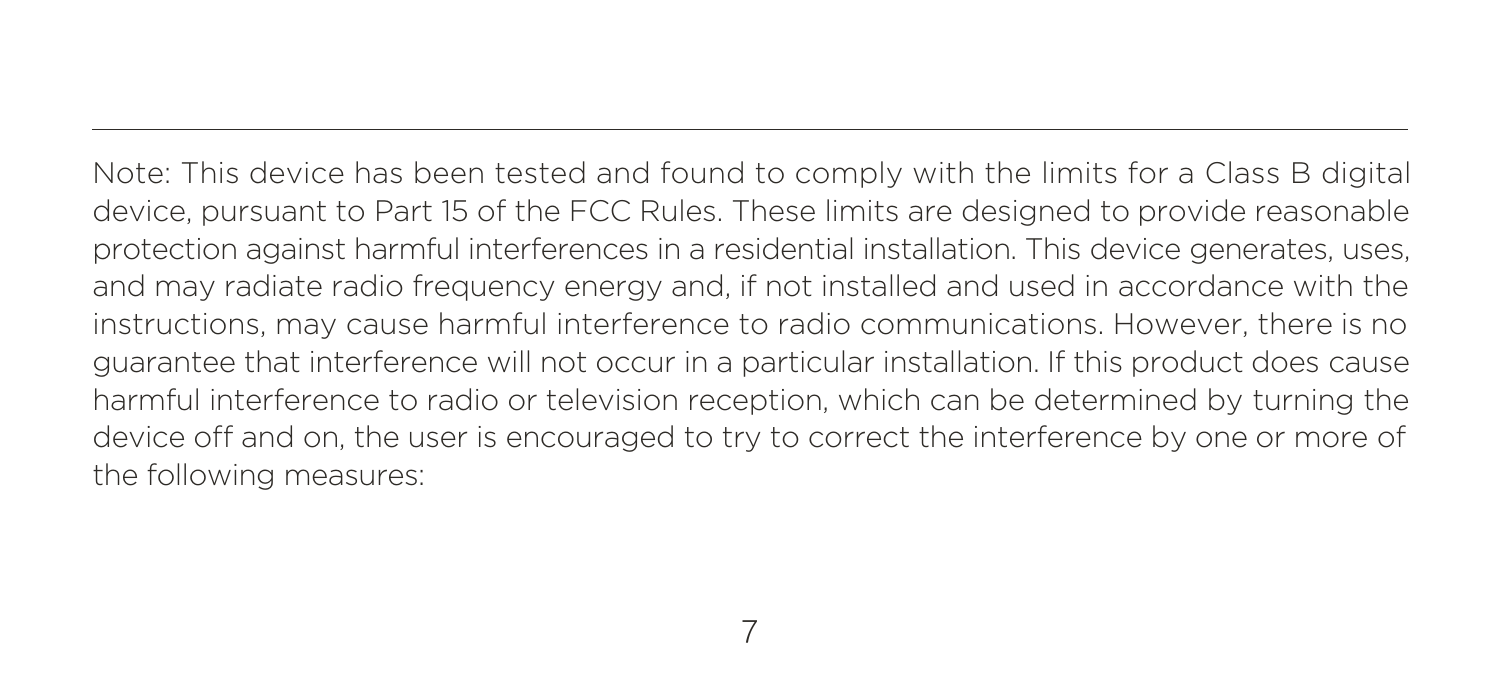- Reorient or relocate the receiving antenna.
- Increase the separation between the device and receiver.
- Connect the device into an outlet on a circuit different from that to which the receiver is connected.
- Consult the dealer or an experienced radio/TV technician for help.

The device has been evaluated to meet general RF exposure requirement. The device can be used in portable exposure condition without restriction.

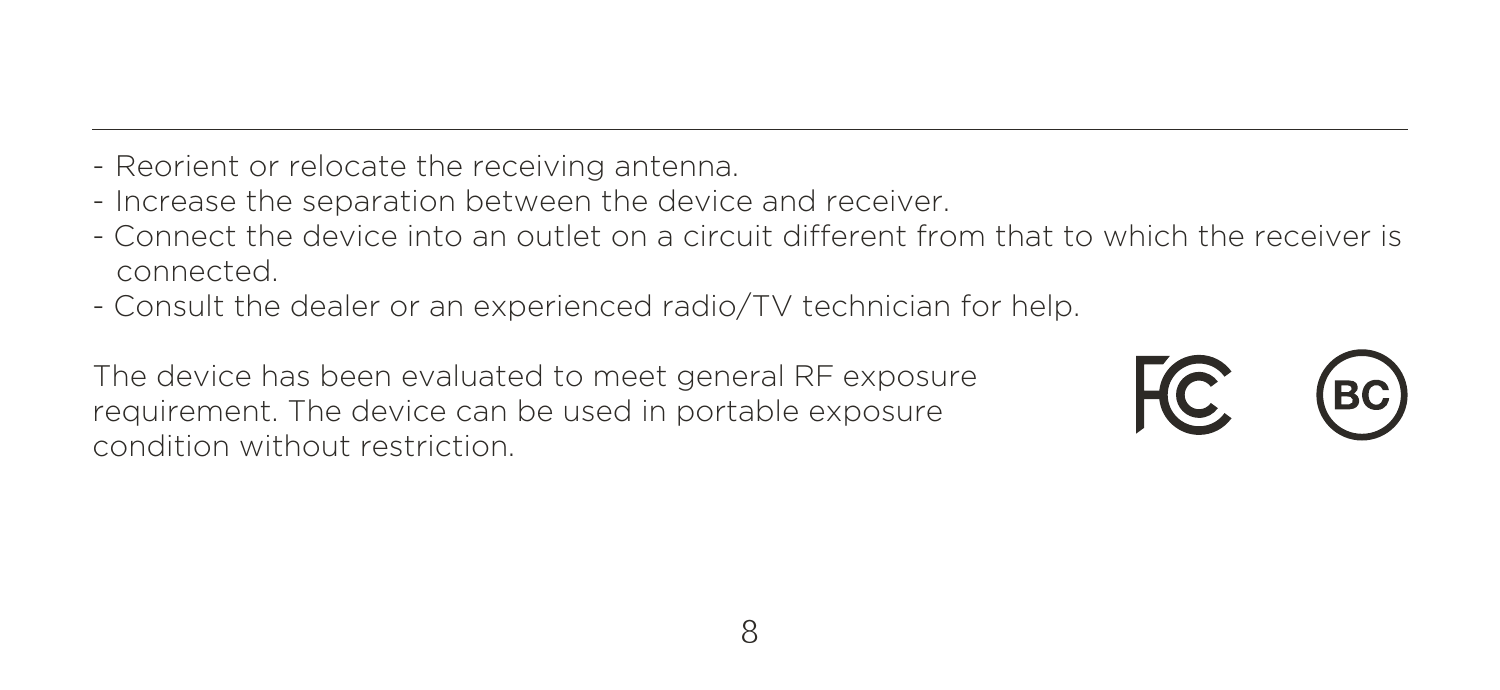This device complies with Industry Canada license-exempt RSS standard(s). Operation is subject to the following two conditions:

(1) This device may not cause interference, and

(2) This device must accept any interference, including interference that may cause undesired operation if the device.

IC: 21806-A1919 CAN ICES-3(B)/NMB-3(B)

Le présent appareil est conforme aux CNR d'Industrie Canada applicables aux appareils radioexempts de licence. L'exploitation est autorisée aux deux conditions suivantes : (1) l'appareil ne doit pas produire de brouillage, et (2) l'utilisateur de l'appareil doit accepter tout brouillage radioélectrique subi, même si le brouillage est susceptible d'en compromettre le fonctionnement.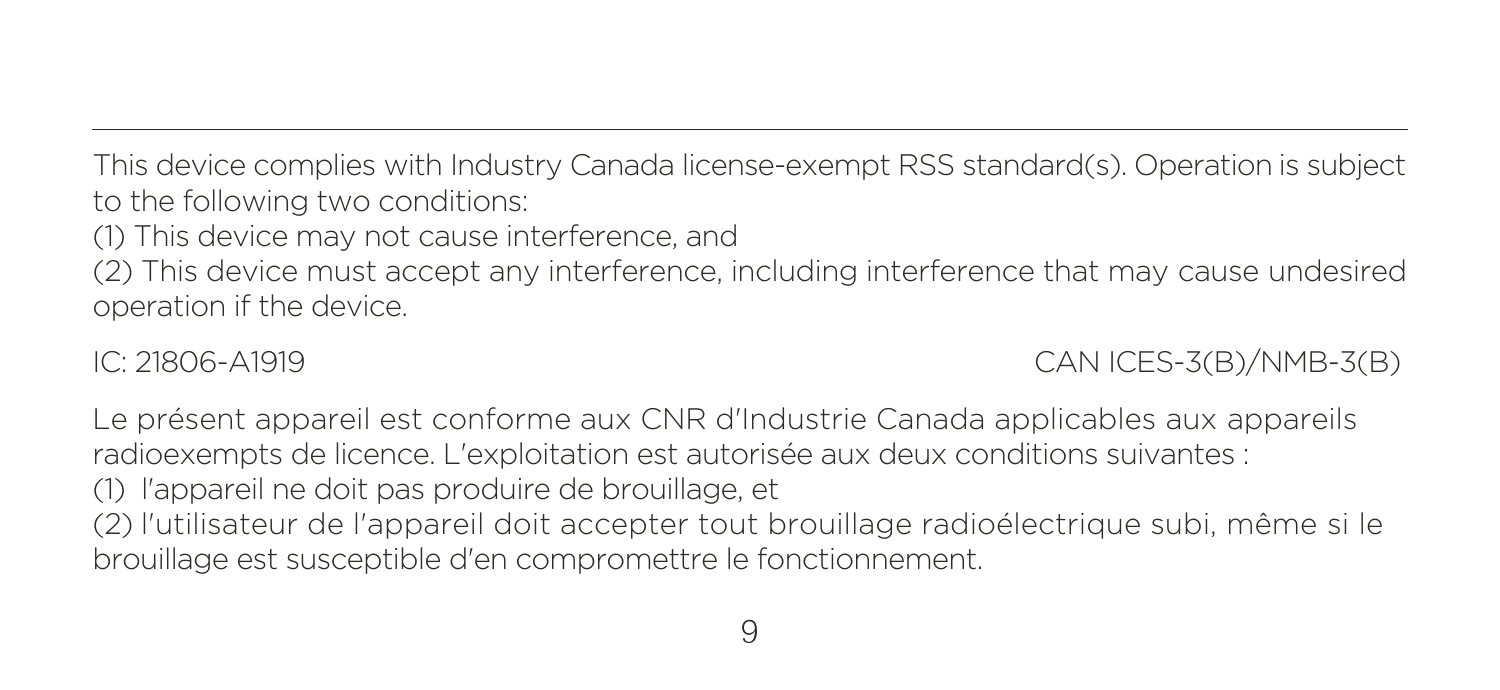Under Industry Canada regulations, this radio transmitter may only operate using an antenna of a type and the maximum (or lesser) gain approved for the transmitter by Industry Canada. To reduce the potential of radio interference to other users, the antenna type and its gain should be so chosen that the equivalent isotopically radiated power (e.i.r.p.) is not more than that necessary for successful communication.

Conformément à la réglementation d'Industrie Canada, le présent émetteur radio peut fonctionner avec une antenne d'un type et d'un gain maximal (ou inférieur) approuvé pour l'émetteur par Industrie Canada. Dans le but de réduire les risques de brouillage radioélectrique à l'intention des autres utilisateurs, il faut choisir le type d'antenne et son gain de sorte que la puissance isotrope rayonnée équivalente (p.i.r.e.) ne dépasse pas l'intensité nécessaire à l'établissement d'une communication satisfaisante.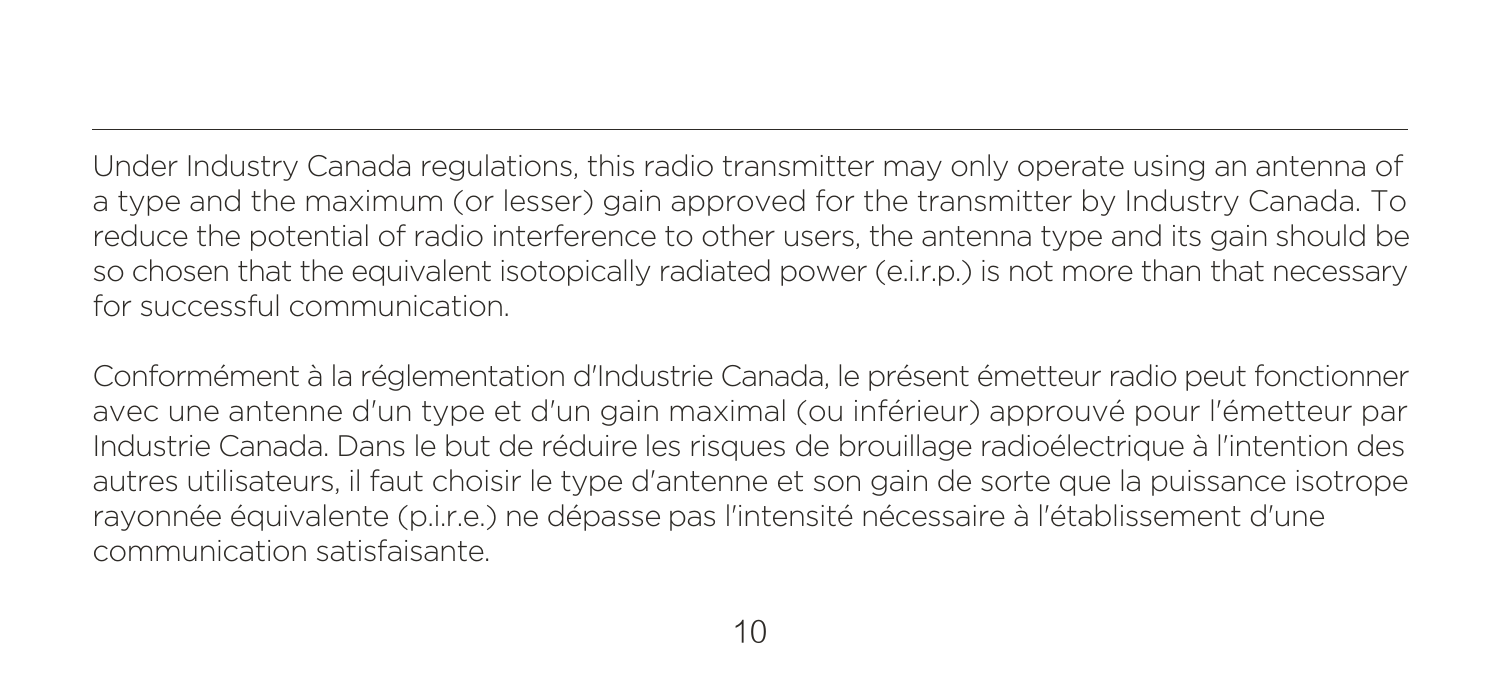## 07 Disposal and Recycling Information



The following symbol signifies that this device has to be disposed separately from ordinary household wastes at the end of its life. Please kindly be aware that this is your responsibility to dispose the electronic device at recycling centers so as to help conserve the natural resources.

11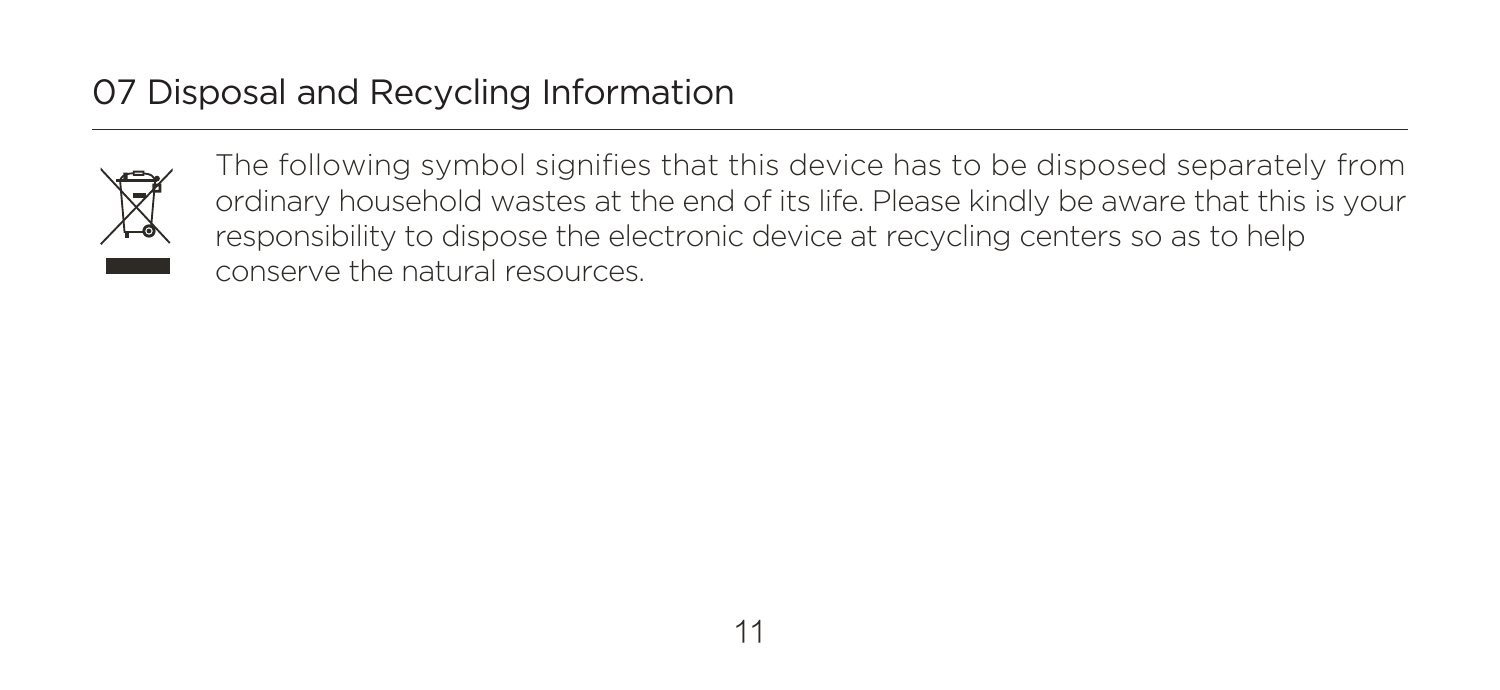## 08 Certifications and Safety Approvals

Hereby, Anhui Huami Information Technology Co., Ltd. declares that the radio device type A1919 is in compliance with Directive 2014/53/EU. The full text of the EU declaration of conformity is available at the following internet address: http://en.amazfit.com/support.html For more regulatory information and product certification/compliance logos related to Amazfit T-Rex, please go to Regulatory on your Amazfit T-Rex.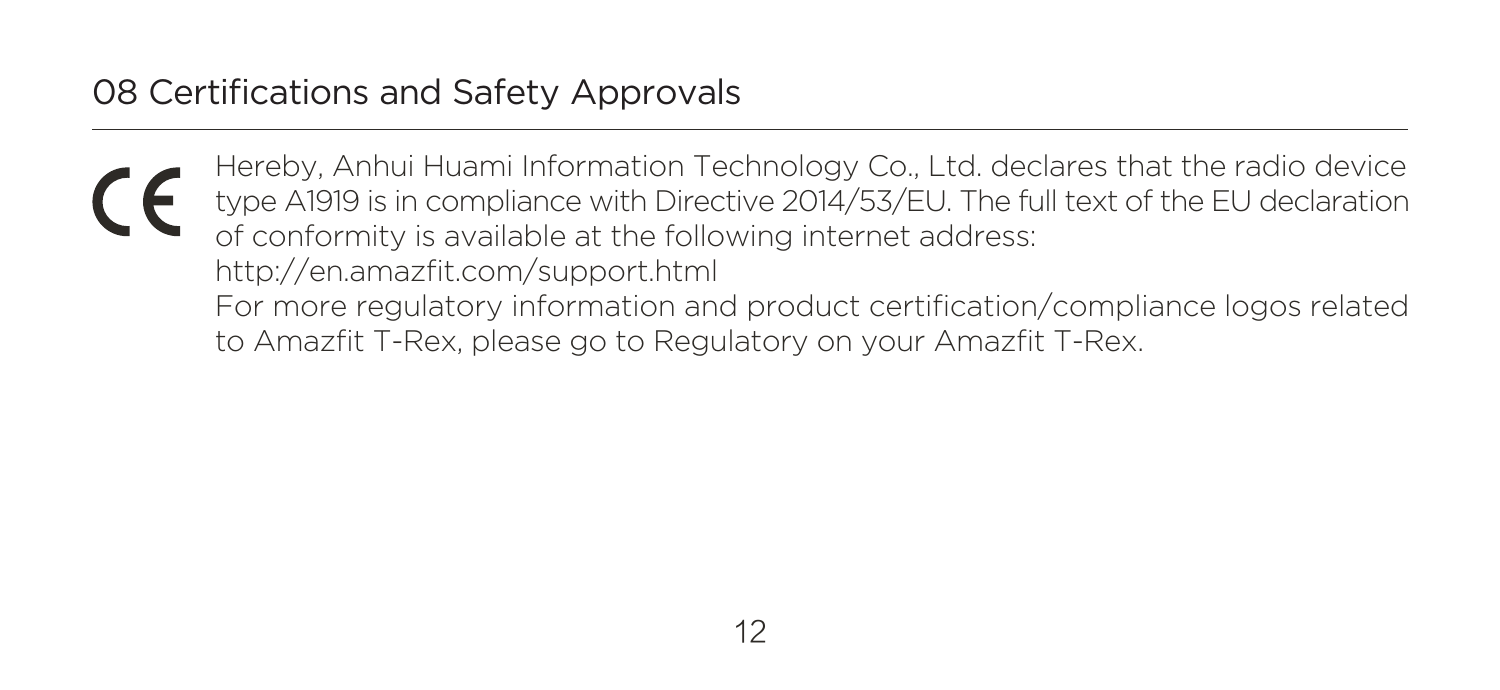- 1. The device is water resistant with a certified rating of 5ATM. This means that the device is resistant to rain and can be worn while showering. It may also be used in shallow-water activities, such as swimming in a pool.
- 2. Do not wear your watch during snorkeling, hot showers, hot springs, saunas (steam rooms), diving, underwater diving, water skiing, and other activities involving high-speed water currents.
- 3. Please do not operate the watch underwater. After submerging, dry it with a dry cloth before operating or charging.
- 4. The watch is not protected against chemical reagents, acidic or alkaline solutions, etc. Defects caused by liquid damages are not covered under the warranty.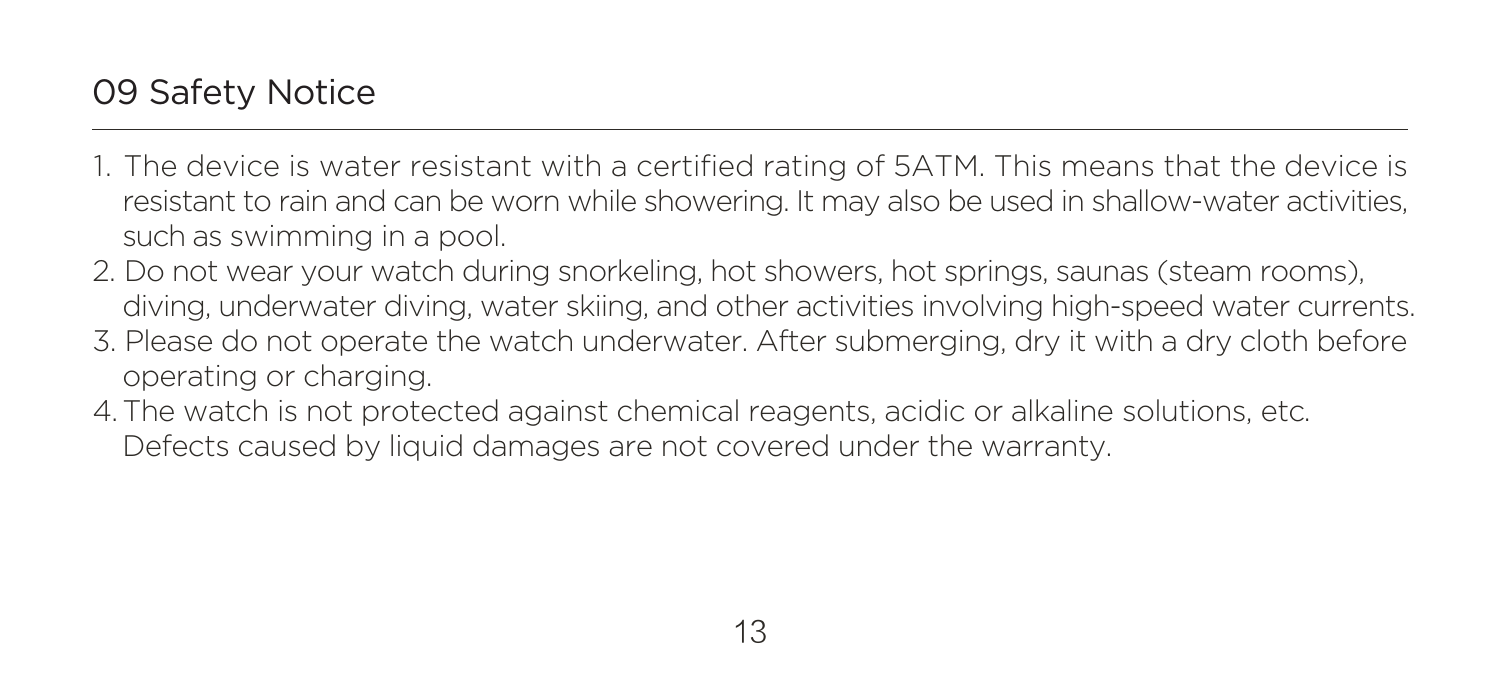Product model: A1919 Wireless connection: BT 5.0, BLE Input:  $5 \vee \neq 500$  mA MAX Frequency: 2402–2480 MHz Max. Output: 0 dBm Operating temperature: 0°C to 45°C Water resistance rating: 5 ATM Device requirements: Devices installed with Android 5.0 or iOS 10.0 or above OS versions